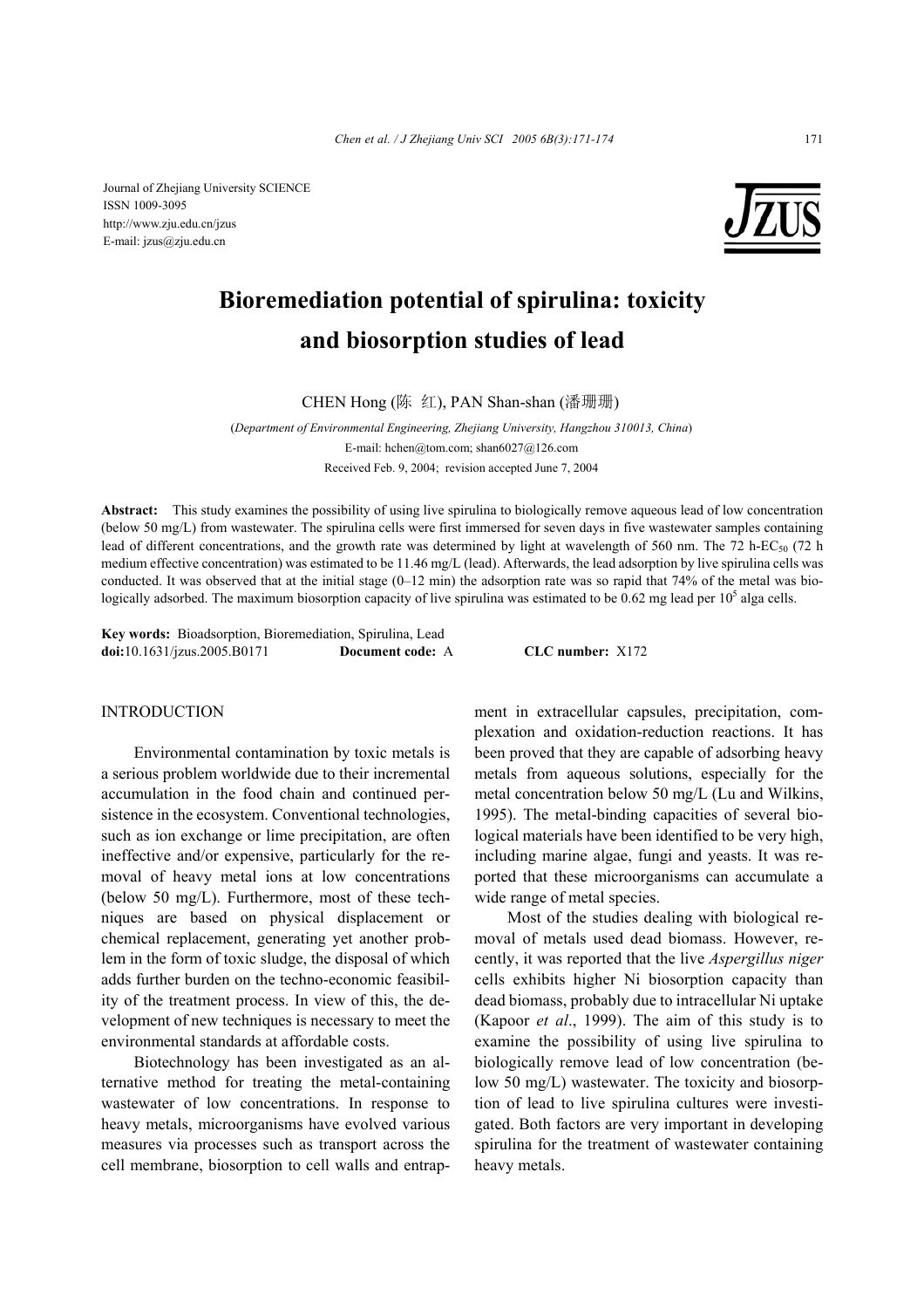# MATERIALS AND METHODS

### **Biosorbent material**

Spirulina was supplied by the Institute of Botany, Zhejiang University. The alga seed was first centrifugated and then stored in liquid medium (details are in Table 1) for 7 d at 20~26 °C under light generated by a 40 W white fluorescent lamp. The quantity of living biomass used for the biosorption studies varied from  $1 \times 10^5$  to  $5 \times 10^5$  cells/ml.

| Table 1 Composition of growth medium |  |
|--------------------------------------|--|
|--------------------------------------|--|

| Constituents                         | Concentration $(g/L)$ |
|--------------------------------------|-----------------------|
| <b>EDTA</b>                          | 0.08                  |
| CaCl <sub>2</sub> ·2H <sub>2</sub> O | 0.04                  |
| NaCl                                 | 1.00                  |
| NaNO <sub>3</sub>                    | 2.50                  |
| NaHCO <sub>3</sub>                   | 16.80                 |
| $FeSO_4$ · $7H_2O$                   | 0.01                  |
| $MgSO_4$ ·7H <sub>2</sub> O          | 0.20                  |
| $K_2SO_4$                            | 1.00                  |
| $K_2HPO4$                            | 0.50                  |

#### **Acute toxicity tests**

Growth inhibition was achieved by adding log phase cells to five solutions containing aqueous lead of 1, 2, 4, 10 and 20 mg/L. The volume of each solution was 100 ml. The growth rate was determined every 24 h and  $EC_{50}$  was evaluated by probit analysis.

#### **Lead sorption experiments**

The Pb solutions were prepared by diluting standard Pb solution to the desired concentrations. The freshly diluted solutions were used for each biosorption study. The sorption experiments were conducted in 250 ml flasks containing 100 ml of lead solutions with initial concentrations ranging from 10 to 50 mg/L. During the adsorption process, the flasks were agitated on a shaker for 48 h under ambient temperature (25 $\pm$ 2 °C). At the designed period of 5, 15, 20, 30, 60, 100, 120 and 150 min, 5, 12 and 24 h, 10 ml of the solution were collected for analysis. To determine the concentration of the remaining metal ions, the spirulina in the sample solutions was removed by filtration and the filtrate was analysed to measure the lead concentration spectrophotometrically.

## **Data analysis**

The Langmuir isotherm model below is com-

monly used to describe the sorption of metals onto microbial surface.

$$
q = q_{\text{max}}bc/(1+bc) \tag{1}
$$

where *c* is the final lead concentration (mg/L),  $q$  is the metal uptake (mg/ $10^5$  cells), *b* is the sorption binding constant (L/mg),  $q_{\text{max}}$  is the saturation capacity (mg/  $10^5$  cells).

The linear form of Eq.(1) is:

$$
1/q = 1/(q_{\text{max}}bc) + 1/q_{\text{max}}
$$
 (2)

from the slope and intercept of a 1/*q* vs 1/*c* linear plot such that  $q_{\text{max}}$ =intercept<sup>-1</sup> and *b*=intercept/slope.

## RESULTS AND DISCUSSIONS

### **Toxicity of lead on spirulina growth**

To investigate spirulina's tolerance of  $Pb^{2+}$ , the living cells were cultivated in solution containing  $Pb^{2+}$  ions with various concentrations. The growth curves of spirulina are shown in Fig.1. The results indicated that the growth inhibition increased at higher aqueous lead concentration. In the presence of lowest  $Pb^{2+}$  concentration (1.0 mg/L), only a slight inhibition of cell growth occurred. By contrast, the highest concentration (20 mg/L) caused a large number of cells to die at first (0–1 d), but the cell growth recovered afterwards. Such responses of live and growing cells to high metal concentration are similar to the pure biological adsorption process using dead/treated biomass. In this study, the  $EC_{50}$  at 72 h was estimated to be 11.46 mg/L.



**Fig.1 Growth of spirulina in solutions containing aqueous lead of various initial concentrations**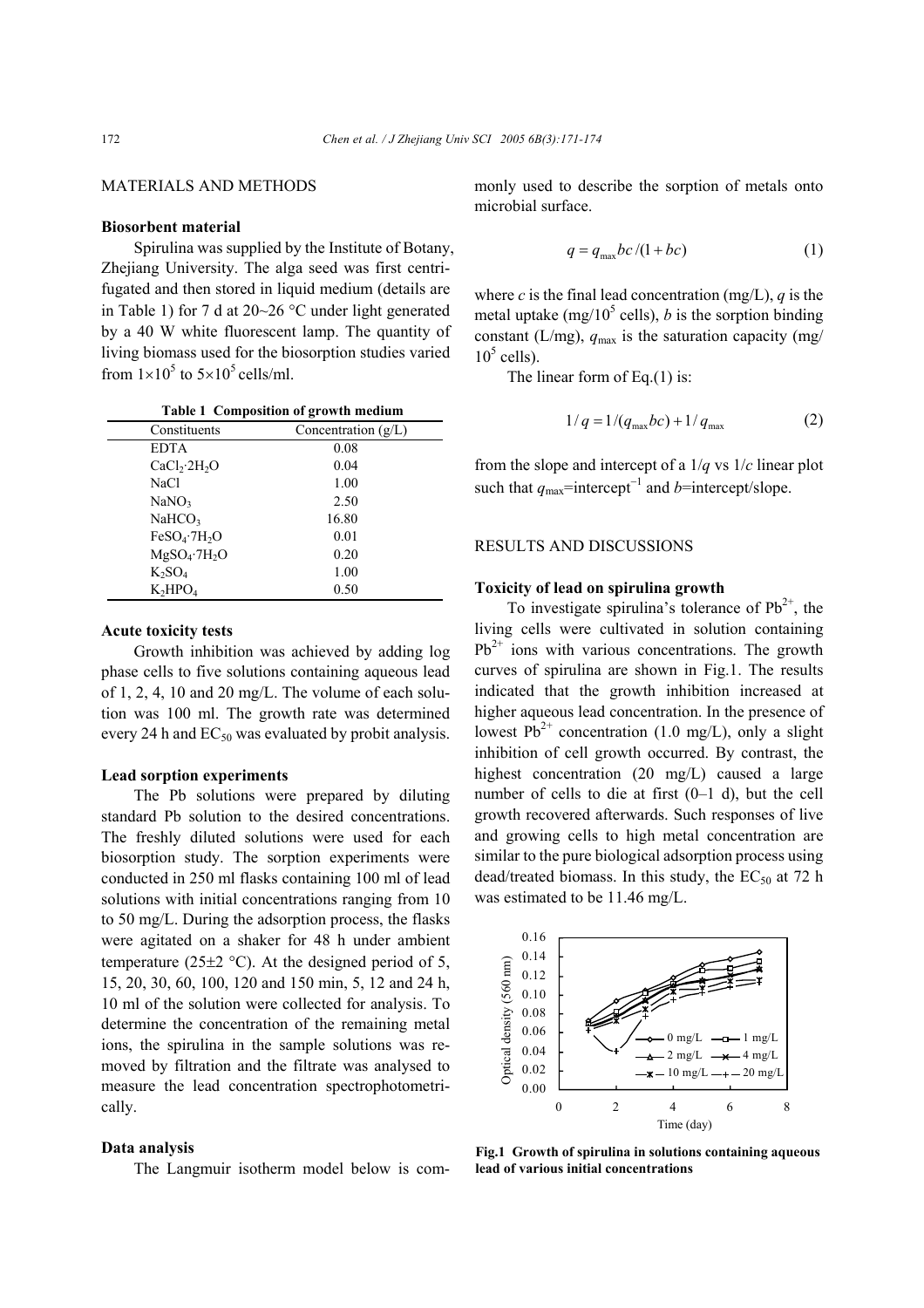Such finding also shows that spirulina has high tolerance to lead with  $EC_{50}$  higher than that of some species previously reported. The EC<sub>50</sub> of *Navicula incerta* and *Nitzchia clasterium* are 3.01×10<sup>−</sup><sup>6</sup> and  $0.48\times10^{-6}$ , respectively. While the EC<sub>50</sub> of a green alga, *Chlorococcum* sp. is  $2.5 \times 10^{-6}$  to  $3.0 \times 10^{-6}$ (Trevors *et al*., 1986). The resistance of spirulina to lead suggests its suitability for lead treatment.

#### **Biological adsorption of lead**

1. Time-dependent biosorption

The dependence of lead biosorption by living spirulina on time is shown in Fig.2. Generally, it is reported (Ting *et al*., 1989) that the uptake of metal ions can be divided into two stages: rapid and slow stage. In the 'rapid' stage, the metal ions are adsorbed onto the surface of microorganism. In the 'slow' stage, the metal ions transport across the cell membrane into the cytoplasm. Swift and Forciniti (1997) investigated different lead uptake mechanisms in various subcellular region of cyanobacteria and *Anabaena cylindrical*. They noticed that lead phosphate precipitated on the cell wall and inside the cell. Their results confirmed a very fast uptake in the cell envelope and then a longer uptake period inside the cell. In this study, rapid biosorption was observed at the beginning (0–12 min, with 74% of metal adsorbed), then reached the equilibrium within 24 h with 95% of metal ions adsorbed. Rangsayatorn *et al*.(2004) and Horikoshi *et al*.(1979) reported that cadmium was rapidly adsorbed by *S. platensis* during the first 5 min and by *C. regularis* within 6 min, respectively. Such rapid uptake of heavy metals by living cells is very significant when the cells are used in bioremediation process.



**Fig.2 Time-dependence of lead biosorption by spirulina**  $(Pb^{2+}: 30 \text{ mg/L})$ 

2. Effect of spirulina concentration on lead biosorption

The effect of spirulina concentration on the lead adsorption rate is shown in Fig.3. The living biomass concentration varied from  $1 \times 10^5$  to  $5 \times 10^5$  cells/ml. The results demonstrated that the spirulina concentration considerably affected the metal removal rate. With the increased biomass concentration, the amount of adsorbed lead increased. However, the maximum adsorption rate estimated at equilibrium stage (mg  $Pb^{2+}$  removed per 10<sup>5</sup> alga cells) decreased at higher cell concentration. This is because at higher biomass concentration, the cells can provide more space for the adsorption process to take place.



**Fig.3 The effect of spirulina concentration on Pb2+ re**moval and maximum adsorption capacity (Pb<sup>2+</sup>: 30 mg/L, **temperature: 25** °**C, agitation speed: 166 rpm)**

3. Effect of initial  $Pb^{2+}$  concentration on biosorption

The effect of initial  $Pb^{2+}$  concentration on biosorption is shown in Fig.4. The initial  $Pb^{2+}$  concentration remarkably influenced the metal adsorption rate at equilibrium stage. It was found that as  $Pb^{2+}$ concentration was reduced to below 10 mg/L, the Pb biosorption rate reached 95%. However, when the  $Pb^{2+}$  concentration was above 30 mg/L, the  $Pb^{2+}$  removal rate decreased. Such decline in lead removal rate is probably caused by the saturation of some adsorption sites. The shape of the adsorption isotherm was also important, and a steep isotherm from the origin at a low residual concentration of the sorbate was highly desirable because it indicated the high affinity of the biosorbent (Volesky, 1990). When the equilibrium  $Pb^{2+}$  concentration was increased from 0 to 35 mg/L approximately, the loading capacity increased from 0 to 0.44 mg per  $10^5$  alga cells after 24 h of adsorption. The maximum adsorption capacity and